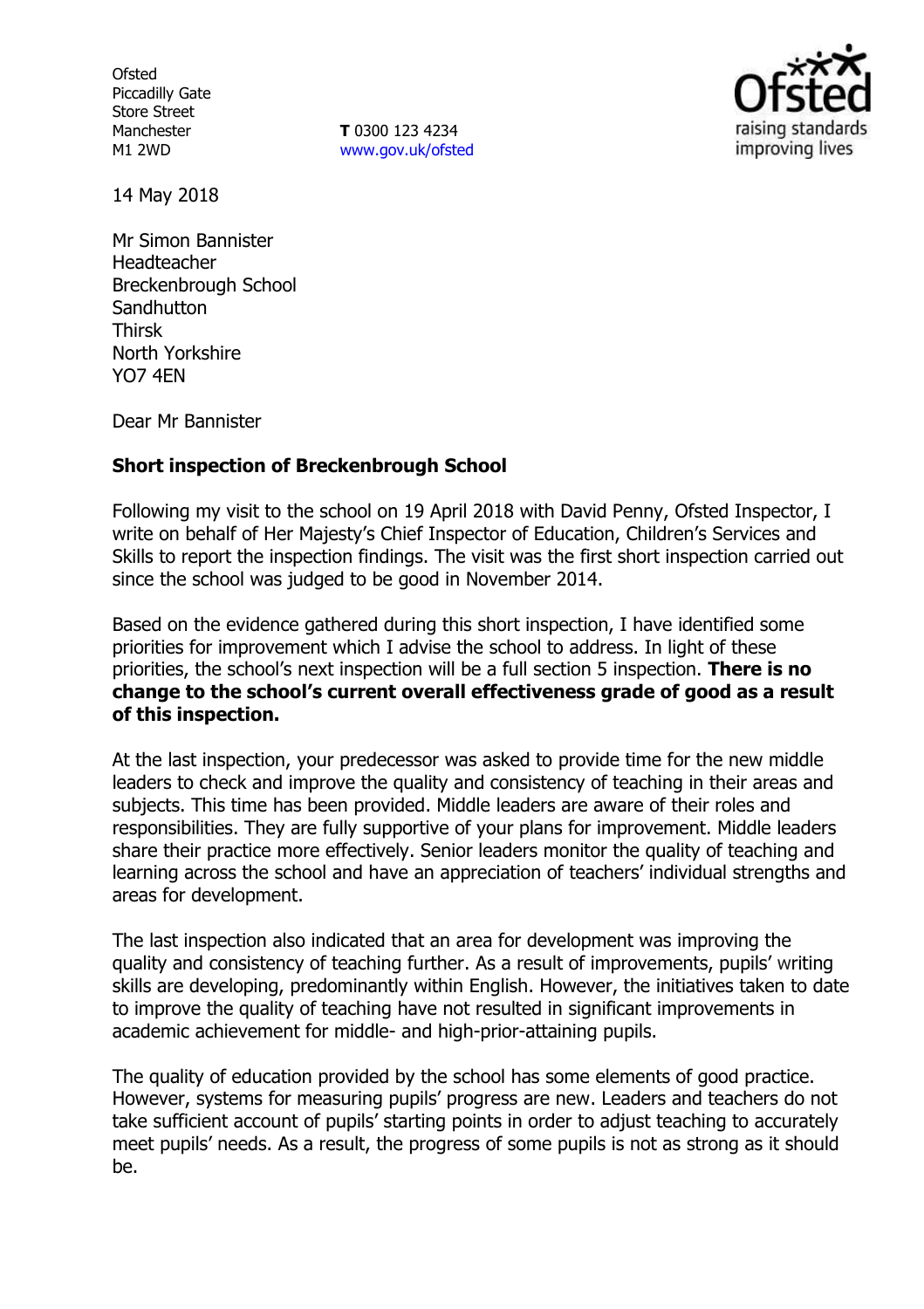

The social development of all pupils continues to be a strength of the school. From entry, a core plan is developed for each pupil which identifies their achievements and interests and their barriers to learning. The plan also includes strategies to support the pupil. This enables staff to get to know each pupil well. Your 'Tracking Social Progress' demonstrates whole-school improvements in the trust and relationships which have developed between pupils and between pupils and staff.

# **Safeguarding is effective.**

You and your governors have continued to prioritise pupils' safety, and the leadership team has ensured that safeguarding arrangements are fit for purpose.

Leaders and managers check that all new staff are made aware of 'Keeping Children Safe in Education', 2016, through their induction process. Leaders provide regular staff training and updates to ensure that safeguarding is effective. However, inspectors identified the need to strengthen procedures to assess the risks to pupils that might occur during the school day.

There is a strong culture of safeguarding throughout school. Parents and carers are overwhelmingly positive about their child's experience at Breckenbrough. The vast majority of parents state that their child is happy, safe, well looked after and making good progress. Pupils reported that most of the time they enjoy school. They feel respected and safe. Pupils say that teachers help them to do their best.

## **Inspection findings**

- $\blacksquare$  There have been significant changes to increase the capacity in senior leadership within the last year. You and your deputy headteacher are new to role. Two assistant headteachers have been internally appointed following a recent restructure. Staff report that they feel very well supported by you and are proud to work in the school.
- Similarly, the chair of governors, who was previously the vice-chair, was only appointed in January 2018. A number of other governors and trustees have changed since your appointment. Governors challenge school leaders, especially through regular visits with an agreed focus, leading to greater accountability for school staff.
- The intervention programmes put in place by the special educational needs coordinator are well planned to address pupils' needs and emerging gaps in their progress. You have introduced a model to offer greater challenge and support to enhance the quality of teaching and learning and pupils' progress respectively. However, as these systems are newly introduced, it is too soon to report on their impact.
- You have introduced new assessment systems this academic year to measure pupils' starting points in core subject areas and to enable more precise tracking of pupils' progress. However, leaders have not been sufficiently robust in using these systems to ensure that pupils remain on track to achieve their targets.
- Pupils' progress is declining between lower key stage 3 and upper key stage 4. Pupils, particularly middle and higher prior attainers, have made less progress than lower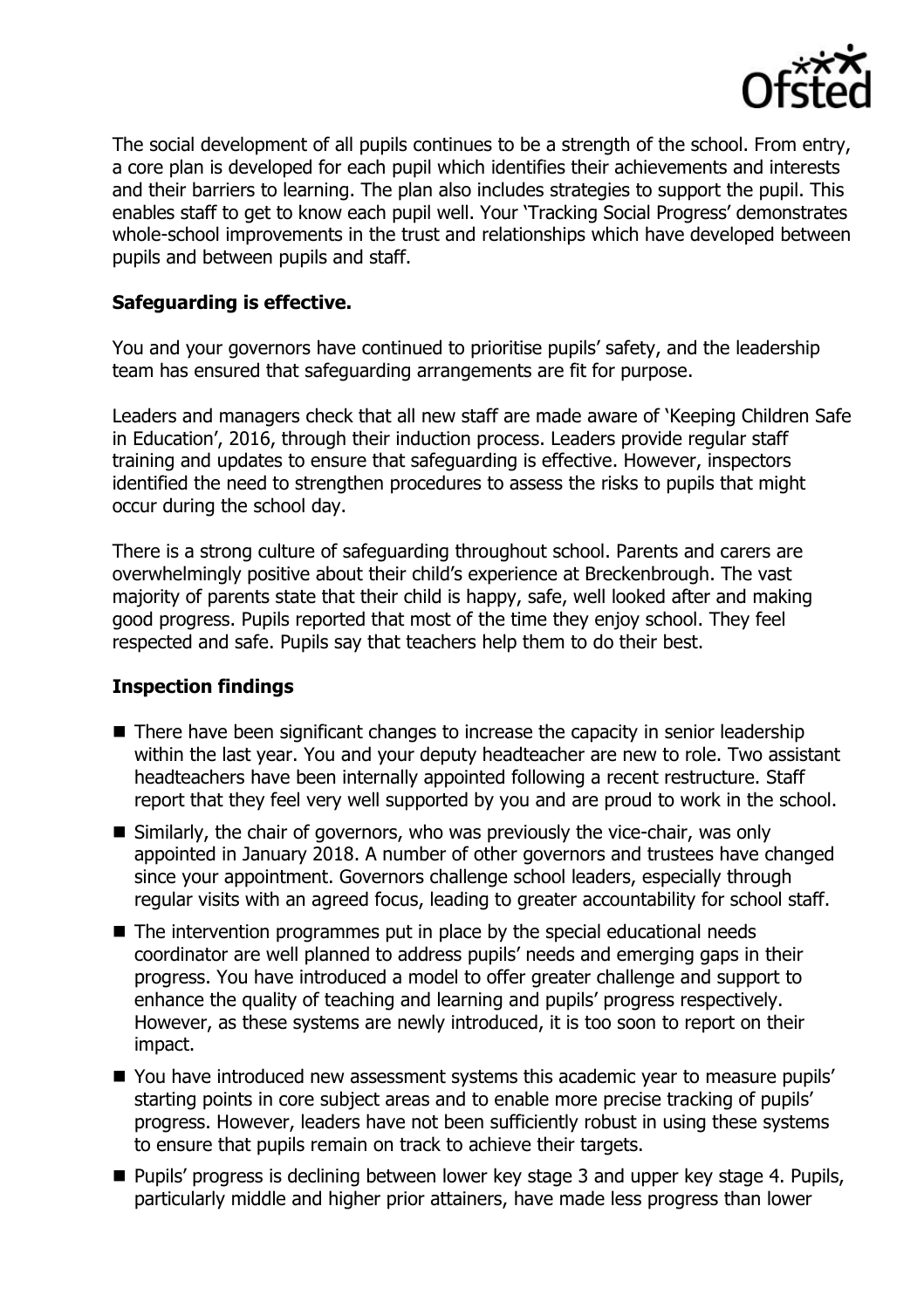

prior attainers from their starting points. In some classes, learning is well matched to pupils' needs and the support provided for them is effective. However, this is not the case in all classes. Progress is not consistent in all subjects and areas across the school. Some gaps were evident in continuity and progression in pupils' books, including significant omissions when a teacher had been absent for several weeks.

- You and other leaders support and manage behaviour effectively. You regularly reinforce well-established Quaker values, closely linked to British values. You model expected behaviour. You use a clear 'restorative' approach to help pupils work together to solve issues. Pupils who require additional interventions for their behaviour have comprehensive support plans. Physical intervention and exclusion rates are low, and all serious incidents are recorded and monitored appropriately.
- The majority of pupils report that the behaviour of other pupils around school is good. While they acknowledge that issues such as bullying do occur, they also say that teachers work effectively to resolve any issues. Pupils say that there is always an adult they can talk to if they are worried about anything. Almost all staff agree that pupils' behaviour is at least good. The school has a culture that encourages calm and orderly conduct, because leaders support staff well in managing behaviour.
- You regularly admit an increasing number of pupils into different year groups throughout the year. Some pupils are supported by being eased gradually into school on part-time timetables. There are a small number of pupils who do not attend for various reasons. While improvements have been made this year, attendance remains much lower than the national average, and persistent absence is significantly higher than the national figure for all pupils.

## **Next steps for the school**

Leaders and those responsible for governance should ensure that they:

- improve the quality of teaching, learning and assessment to accelerate pupils' progress by:
	- embedding the new recording systems and using progress information to set challenging targets for pupils based on their starting points
	- ensuring that learning is closely matched to pupils' needs so that they make at least good progress
- $\blacksquare$  strengthen the policies and procedures that govern the management of risks to pupils during the school day
- work closely with pupils, parents and guardians to improve attendance and reduce persistent absence further.